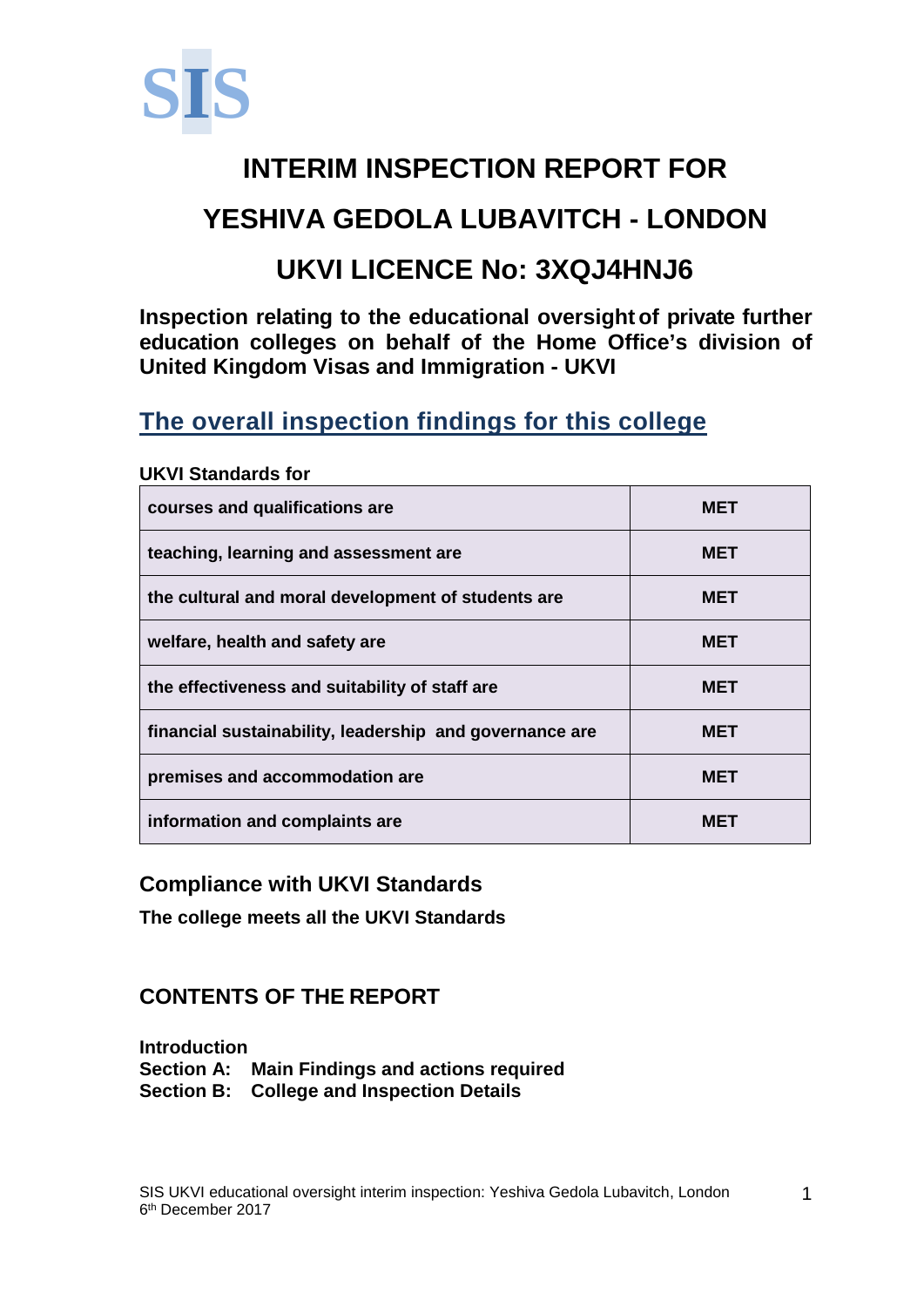## **INTRODUCTION**

#### **Purpose and scope of the inspection**

The School Inspection Service (SIS) is an approved educational oversight body authorised by the UK Visas and Immigration (UKVI) section of the Home Office to inspect privately funded further education colleges in England, with a Steiner, Montessori or Eurythmy basis or background, or with a clear religious purpose. Inspection by SIS is designed to assess the college's compliance with the SIS College Standards. The Standards cover the quality of education and welfare provided to all students, including those from overseas who are sponsored by the college for Tier 4 visas, and, where applicable, those under eighteen and vulnerable adults. On-site student accommodation, where provided, is assessed for compliance with the Standards but is not subject to a full boarding inspection. Inspection provides objective and reliable reports on the extent to which colleges meet the Standards. By placing reports in the public domain, the information they contain is available to students, the UKVI, and the wider community.

Inspection takes account of the context of each individual college, and of how it evaluates its own performance and demonstrates its success. It helps colleges, their staff and governors/proprietors to recognise and build on their strengths and to identify and remedy their weaknesses in relation to compliance.

The inspection also takes account of the college's financial performance over the last two years for new providers and since the last inspection for established providers. Based on this evidence an assessment is made of the college's financial sustainability over the next four-year period. This work is done by a qualified accountant on the basis of information provided by the college. Prospective students, their parents and agents should make their own enquiries into the financial viability of institutions before accepting a place.

Colleges are inspected on a four year cycle, with a full inspection of two days by two inspectors every four years, and an interim inspection of one day by one inspector in each of the three intervening years.

Yeshiva Gedola Lubavitch London received a full inspection in December 2016 and an interim inspection in December 2017. Both inspections resulted in published reports which are available on the SIS website: [www.schoolinspectionsevice.co.uk.](http://www.schoolinspectionsevice.co.uk/)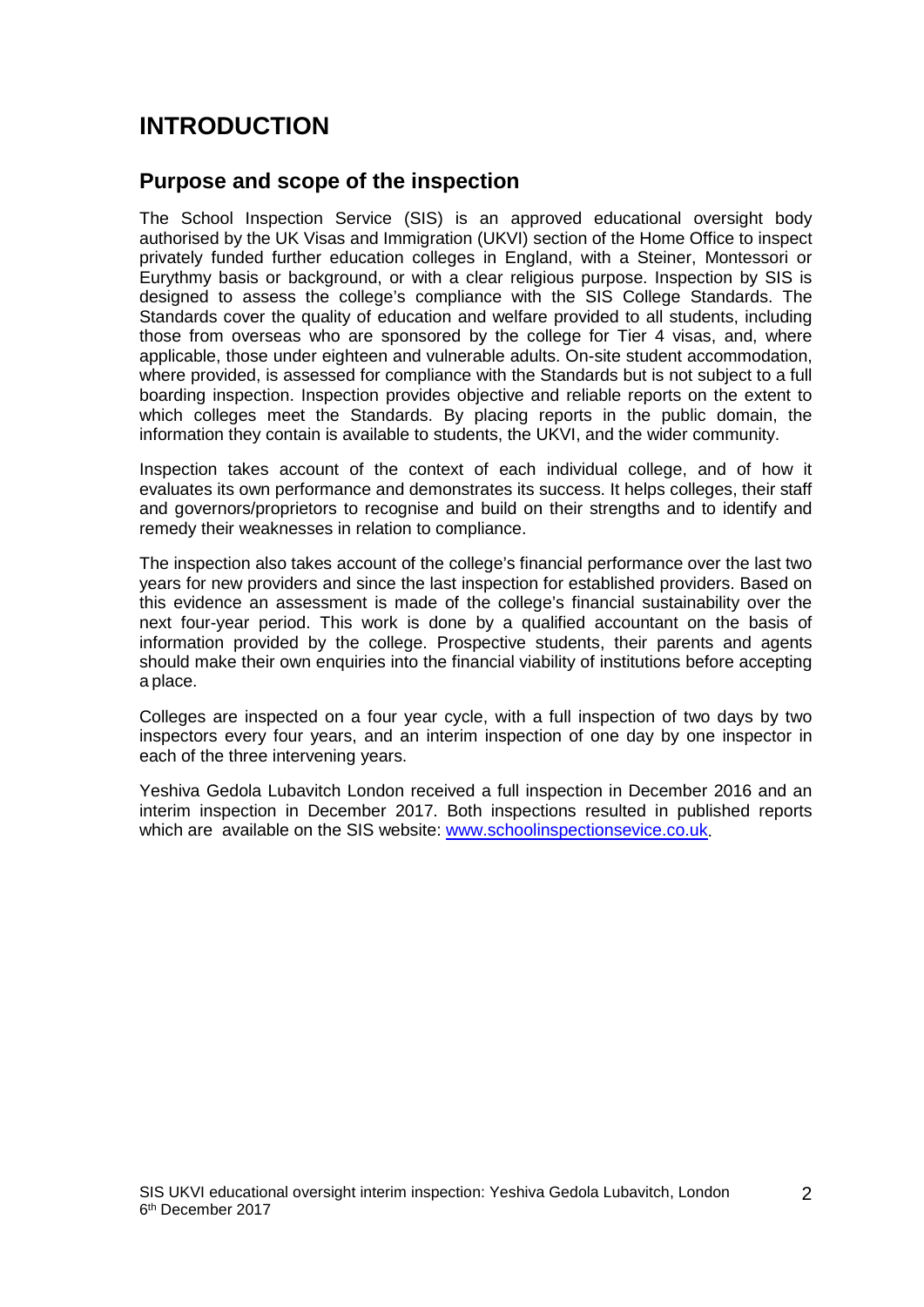#### **Characteristics of the college**

#### **Characteristics of the college**

Yeshiva Gedola Lubavitch is a rabbinical college located in Hampstead, London. Founded in 1982, it educates young men in the Talmud and in Chassidic philosophy as part of the international Lubavitch Yeshivas network. Students attend the college for one, two or three years. Student numbers have increased since the last inspection and there is now a total of 48 students, aged 16 to 21 of whom 31 are under eighteen. Most of the students are British while others come from the USA, Canada, Spain, Germany and Poland. The great majority of the 24 Tier 4 students are from the USA. About half of the students receive some form of support with their fees. Not all students become full-time rabbis at the end of their course, with some taking on other occupations. The college is led and managed by experienced rabbis with a small governing body from the Lubavitch community. The college states its aims as follows: 'The yeshiva aims to provide an orthodox Jewish education within the framework of the Code of Jewish Law in accordance with Chassidic teachings, enabling the students to reach the standard required by each course, whilst fostering in the students an understanding that Torah study is not just an academic exercise, but instruction in a way of life'.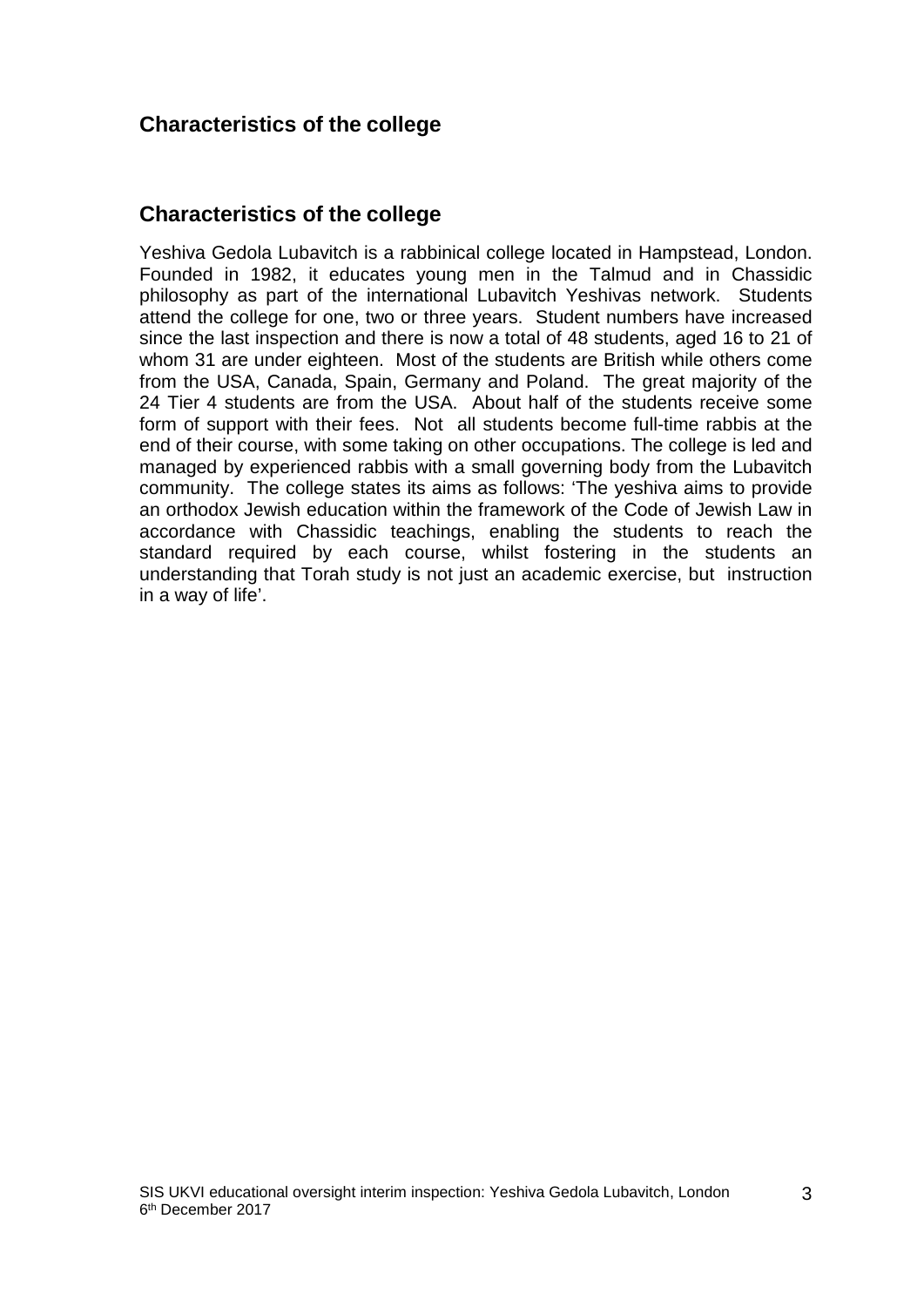## **SECTION A: Main Findings and Actions Required**

#### **Main findings**

Yeshiva Gedola Lubavitch London continues to meet the Standards required of privately funded further and higher education colleges sponsoring students on a Tier 4 visa. The college provides a progressive range of three full time courses in Rabbinic Studies, fully in keeping with the worldwide Lubavitch education system and accredited externally by the Council for Higher Education and Accreditation (ACHE). The qualifications on offer to international students using Tier 4 meet UKVI requirements. Course completion continues to be at a very high level.

Careful planning by teachers ensures that students study at a level which matches their learning needs and abilities and focuses on developing their learning skills. Evidence from the inspection shows students conscientiously apply intellectual effort through the verbal analysis and interpretation of key texts with their teachers and amongst themselves, as for example, in seminars and paired study. The teachers, all of whom are rabbis, are experts in their field and show confident knowledge and understanding of their subject matter, allowing them to communicate effectively with their students. Teachers assess student progress through monitoring their verbal contributions to discussion and debate and through regular written tests and assignments. Students confirm that their self-confidence develops through a strong sense of achievement in their studies and they say that they are clearly shown what they must do to improve and make progress. Meetings with students showed them to be mature and aware of the importance of showing respect for others, including those of different cultural traditions. They undertake outreach work, most notably the Mivtzo'im programme which includes support for older members of the local Jewish community. A member of staff has undertaken Prevent training and the college is aware of the need to guard against students developing extreme views.

Policies and procedures for health and safety have been well maintained, and the college makes good use of external consultants to support this provision. Fire risk assessments, fire equipment checks and fire drill records are up to date. First aid provision continues to be in place with two trained members of staff. A designated safeguarding lead (DSL) who is a senior member of staff has received enhanced and up to date DSL training and is in charge of pastoral care, including for those students under the age of eighteen. Students say they are known to staff and are well cared for. The college maintains the required admissions and attendance registers and is aware of UKVI reporting procedures in the event of any Tier 4 student attendance issues.

The Standards for the effectiveness and suitability of staff continue to be met with the same personnel as at the time of the previous inspection and up to date Disclosure and Barring Service (DBS) checks in place.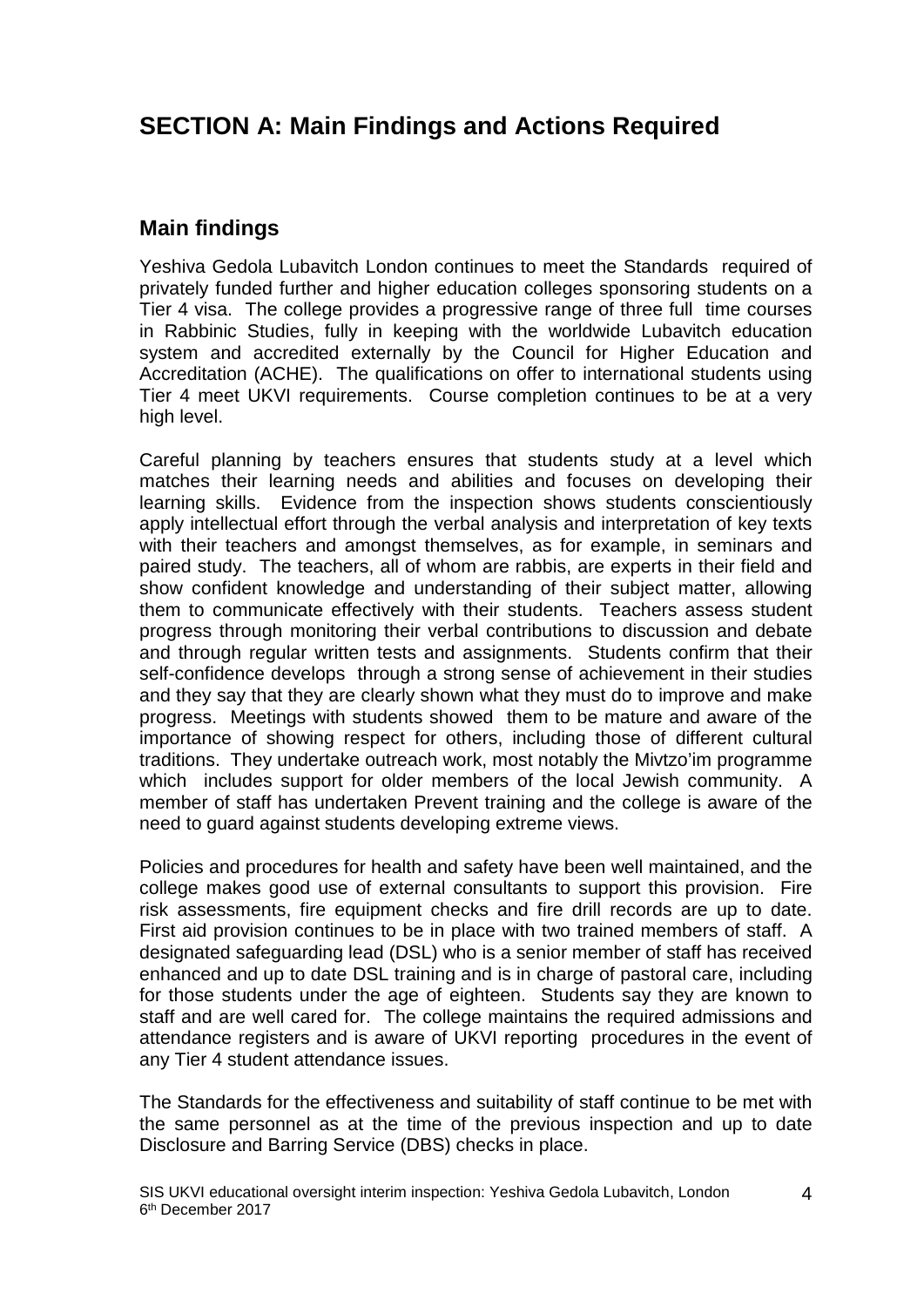The college continues to meet the Standard for financial sustainability, with evidence of continuing financial support from the Lubavitch community in the UK and overseas. The college's financial position and the availability of very similar Lubavitch rabbinical education elsewhere in the UK and overseas to which students could transfer gives reasonable confidence that they are not at risk of being unable to complete their course.

Governance and management continue to be secure and aimed at the agreed purpose of furthering the religious and educational aims of the college. The principal of the college delegates management responsibility appropriately to senior colleagues who work effectively together to sustain and improve provision.

Premises and accommodation, including two off-site apartments, are fit for purpose and adequately maintained, although college managers are aware that some areas of the premises are ready for re-decoration. Security has been increased since the time of the last inspection and this contributes to students feeling safe in the college. The college no longer has food preparation facilities on site.

Accurate information about the college is provided for prospective and current students through a prospectus and student handbook. The college website has been updated to include the most recent inspection report, and the college has plans to overhaul and renew all of the website content. The college has a welldocumented complaints policy, known to students. There have been no formal complaints since the time of the last inspection.

| <b>Overall Main Finding</b>             | <b>Compliance</b>              | <b>Outcome for the College</b>                                                                                                            |
|-----------------------------------------|--------------------------------|-------------------------------------------------------------------------------------------------------------------------------------------|
| The college meets UKVI<br>requirements. | It meets all the<br>Standards. | It will receive an interim inspection<br>check in one year and a further full<br>inspection four years after the last full<br>inspection. |

#### **Actions Required**

No action is required.